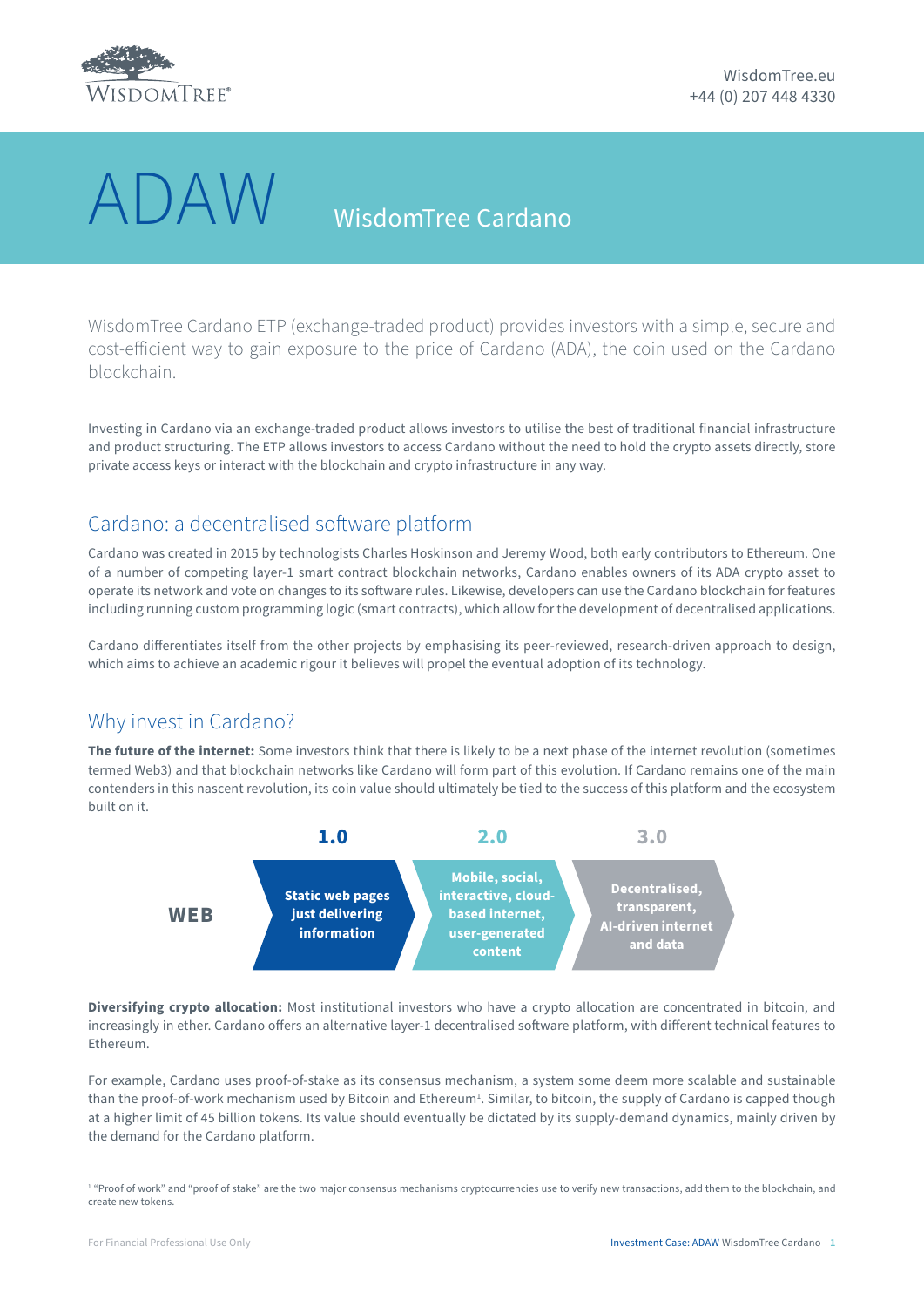## Cardano in an ETP with WisdomTree

Investors look to the ETP structure to provide additional protection for their investments:



**Security** – Safely storing digital assets is not only about protecting against hacks, but also protecting against the inadvertent loss of private keys. Investing in digital assets through an ETP structure could allow investors to transfer the expensive and time-consuming burden of managing private keys to the issuer and to benefit from institutional-grade safeguarding of assets in cold storage.



**Transparency** – Transparency is a core component of the ETP structure. A digital assets ETP could offer a core measure of confidence for investors by enabling access to an audited website from the issuer, showing exactly how many coins are represented by the outstanding fund shares. This is already standard practice in physical gold ETP structures and provides an incomparable measure of transparency for investors.



**ETP Standardisation** – Product standardisation is an aspect of the ETP wrapper that could benefit investors in digital assets. Trading, holding and accounting for investments in ETPs are well established and the provision of crypto exposure in this format could allow such investments to fit within an investor's existing systems, processes and risk management. Additionally, providing crypto exposure in an ETP could deliver benefits from standard market features that many investors rely on. Centralised clearing, an exchange listing on a recognised venue and standard settlement practices all lower the operational and counterparty risk of making investments.



**Liquidity** – ETPs tend to bring a centralisation of liquidity to asset classes. This could be especially impactful in the crypto space as the current ecosystem is quite fragmented, with trading happening across many venues with no common settlement infrastructure. An investor would need to separately establish connectivity to several venues in order to access their liquidity. Investment in an ETP essentially outsources this responsibility to specialist market makers, with trading infrastructure to manage many exchange connections.

## Digital assets exposures by WisdomTree

WisdomTree looks to address the needs of investors within the digital assets landscape by delivering exposures to unique digital assets. WisdomTree's Cardano ETP taps into WisdomTree's tradition of innovation and leverages the firm's deep expertise in physically-backed ETPs.

### [WisdomTree offers a wide variety of resources on the WisdomTree's Crypto Insight Centre](https://www.wisdomtree.eu/en-gb/strategies/crypto-currency).

| Fund listing information |                       |              |                          |                     |                         |                  |
|--------------------------|-----------------------|--------------|--------------------------|---------------------|-------------------------|------------------|
| <b>Ticker</b>            | Exchange              | <b>ISIN</b>  | <b>Bloomberg</b><br>Code | Listing<br>Currency | <b>Base</b><br>Currency | TER <sub>%</sub> |
| <b>ADAW</b>              | <b>SIX</b>            | GB00BNGJ9J32 | <b>ADAW SW</b>           | <b>USD</b>          | <b>USD</b>              | 0.95             |
| <b>ADAW</b>              | <b>SIX</b>            | GB00BNGJ9J32 | <b>ADAWCHF SW</b>        | <b>CHF</b>          | <b>USD</b>              | 0.95             |
| ADAW                     | Euronext<br>Amsterdam | GB00BNGJ9J32 | <b>ADAW NA</b>           | <b>USD</b>          | <b>USD</b>              | 0.95             |
| <b>ADAW</b>              | Euronext<br>Paris     | GB00BNGJ9J32 | <b>ADAW FP</b>           | <b>EUR</b>          | <b>USD</b>              | 0.95             |
| <b>WADA</b>              | Xetra                 | GB00BNGJ9J32 | <b>WADA GY</b>           | <b>EUR</b>          | <b>USD</b>              | 0.95             |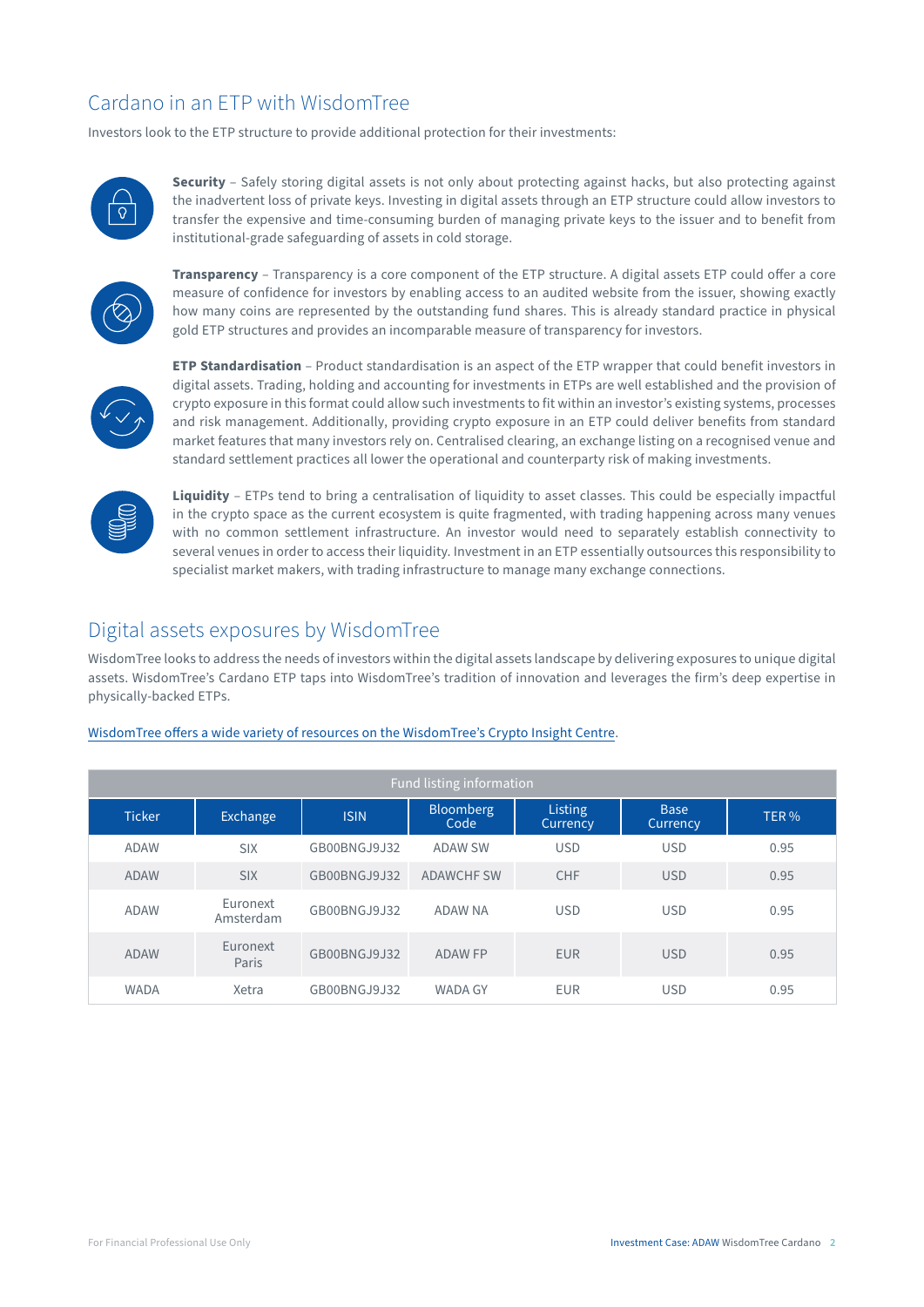## Important Information

**Marketing communications issued in the European Economic Area ("EEA"):** This document has been issued and approved by WisdomTree Ireland Limited, which is authorised and regulated by the Central Bank of Ireland.

**Marketing communications issued in jurisdictions outside of the EEA:** This document has been issued and approved by WisdomTree UK Limited, which is authorised and regulated by the United Kingdom Financial Conduct Authority.

WisdomTree Ireland Limited and WisdomTree UK Limited are each referred to as "WisdomTree" (as applicable). Our Conflicts of Interest Policy and Inventory are available on request.

**For professional clients only. Past performance is not a reliable indicator of future performance. Any historical performance included in this document may be based on back testing. Back testing is the process of evaluating an investment strategy by applying it to historical data to simulate what the performance of such strategy would have been. Back tested performance is purely hypothetical and is provided in this document solely for informational purposes. Back tested data does not represent actual performance and should not be interpreted as an indication of actual or future performance. The value of any investment may be affected by exchange rate movements. Any decision to invest should be based on the information contained in the appropriate prospectus and after seeking independent investment, tax and legal advice. These products may not be available in your market or suitable for you. The content of this document does not constitute investment advice nor an offer for sale nor a solicitation of an offer to buy any product or make any investment.** 

An investment in exchange-traded products ("ETPs") is dependent on the performance of the underlying index, less costs, but it is not expected to match that performance precisely. ETPs involve numerous risks including among others, general market risks relating to the relevant underlying index, credit risks on the provider of index swaps utilised in the ETP, exchange rate risks, interest rate risks, inflationary risks, liquidity risks and legal and regulatory risks.

The information contained in this document is not, and under no circumstances is to be construed as, an advertisement or any other step in furtherance of a public offering of shares in the United States or any province or territory thereof, where none of the issuers or their products are authorised or registered for distribution and where no prospectus of any of the issuers has been filed with any securities commission or regulatory authority. No document or information in this document should be taken, transmitted or distributed (directly or indirectly) into the United States. None of the issuers, nor any securities issued by them, have been or will be registered under the United States Securities Act of 1933 or the Investment Company Act of 1940 or qualified under any applicable state securities statutes.

This document may contain independent market commentary prepared by WisdomTree based on publicly available information. Although WisdomTree endeavours to ensure the accuracy of the content in this document, WisdomTree does not warrant or guarantee its accuracy or correctness. Any third party data providers used to source the information in this document make no warranties or representation of any kind relating to such data. Where WisdomTree has expressed its own opinions related to product or market activity, these views may change. Neither WisdomTree, nor any affiliate, nor any of their respective officers, directors, partners, or employees accepts any liability whatsoever for any direct or consequential loss arising from any use of this document or its contents.

This document may contain forward looking statements including statements regarding our belief or current expectations with regards to the performance of certain assets classes and/or sectors. Forward looking statements are subject to certain risks, uncertainties and assumptions. There can be no assurance that such statements will be accurate and actual results could differ materially from those anticipated in such statements. WisdomTree strongly recommends that you do not place undue reliance on these forward-looking statements.

The products discussed in this document are issued by WisdomTree Issuer X Limited (the "Issuer"). Investors should read the prospectus of the Issuer before investing and should refer to the section of the prospectus entitled "Risk Factors" for further details of risks associated with an investment in the securities offered by the Issuer.

Securities issued by the Issuer are direct, limited recourse obligations of the Issuer alone and are not obligations of or guaranteed by any of Swissquote Bank Ltd ("Swissquote"), Coinbase Custody Trust Company LLC ("Coinbase"), any of their affiliates or